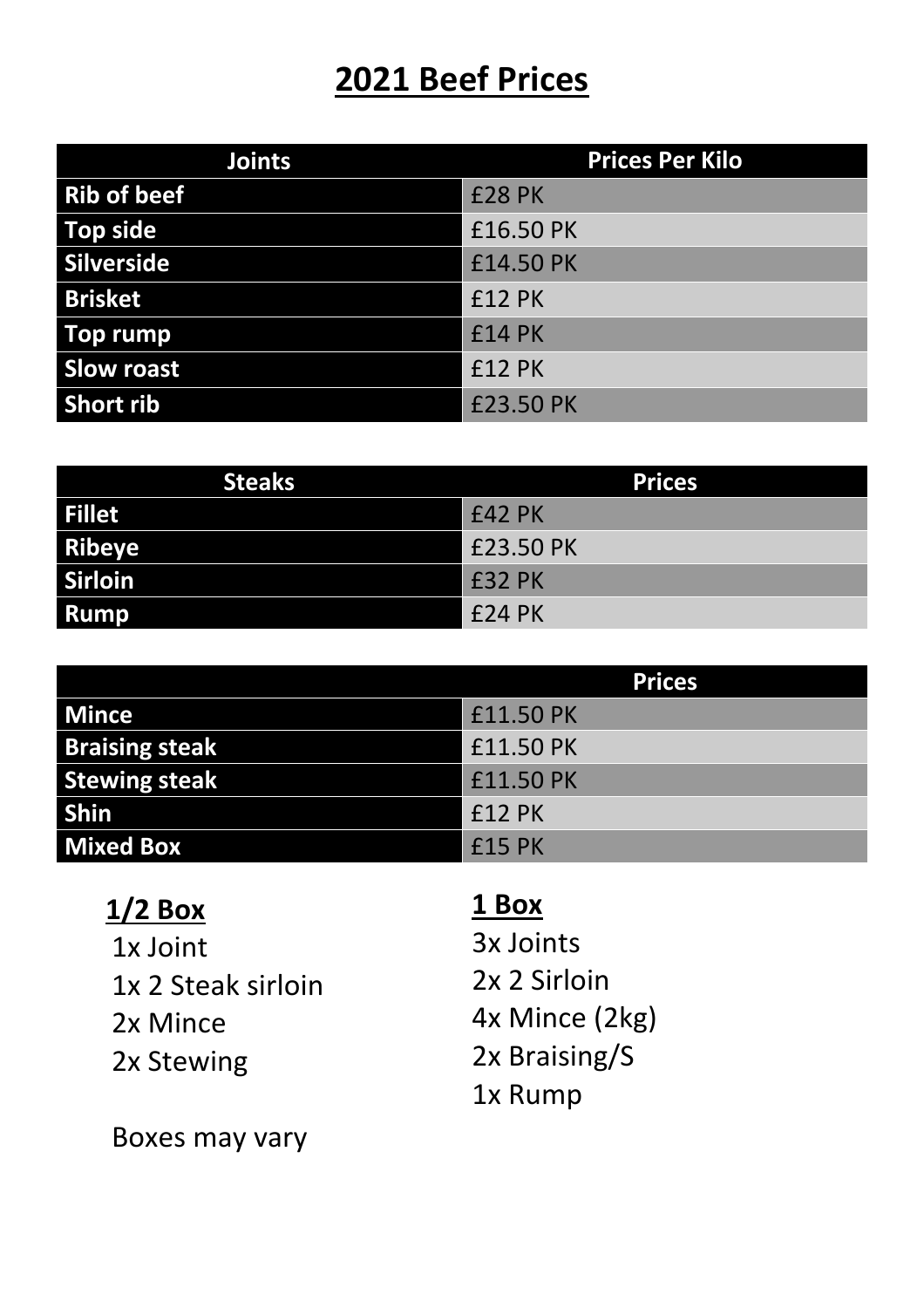# **2021 Lamb Prices**

| Cuts                   | <b>Prices</b> |
|------------------------|---------------|
| Leg Joint              | £14 per kg    |
| Shoulder Joint         | £11 per kg    |
| Chops (2/4 per pack)   | £20 per kg    |
| Leg Steaks (2 per pack | £18 per kg    |
| Kidneys                | £6 per kg     |
| Mince                  | £6 per pack   |

# **2021 Pork Prices**

| Cuts                  | <b>Prices</b> |
|-----------------------|---------------|
| <b>Hand Joint</b>     | £9.50 per kg  |
| <b>Shoulder Joint</b> | £11 per kg    |
| Leg Joint             | £11 per kg    |
| <b>Belly Joint</b>    | £12 per kg    |
| Ribs (2 racks)        | £10 per pack  |
| <b>Cheek</b>          | £20 per kg    |
| Chops (2 per pack)    | £6 per pack   |
| <b>Gammon Joint</b>   | £10 per kg    |

| <b>Sausages and Bacon</b> | <b>Prices</b> |
|---------------------------|---------------|
| 2 Pack                    | E3 per pack   |
| l 4 Pack                  | E5 per pack   |
| 6 Pack                    | E7 per pack   |